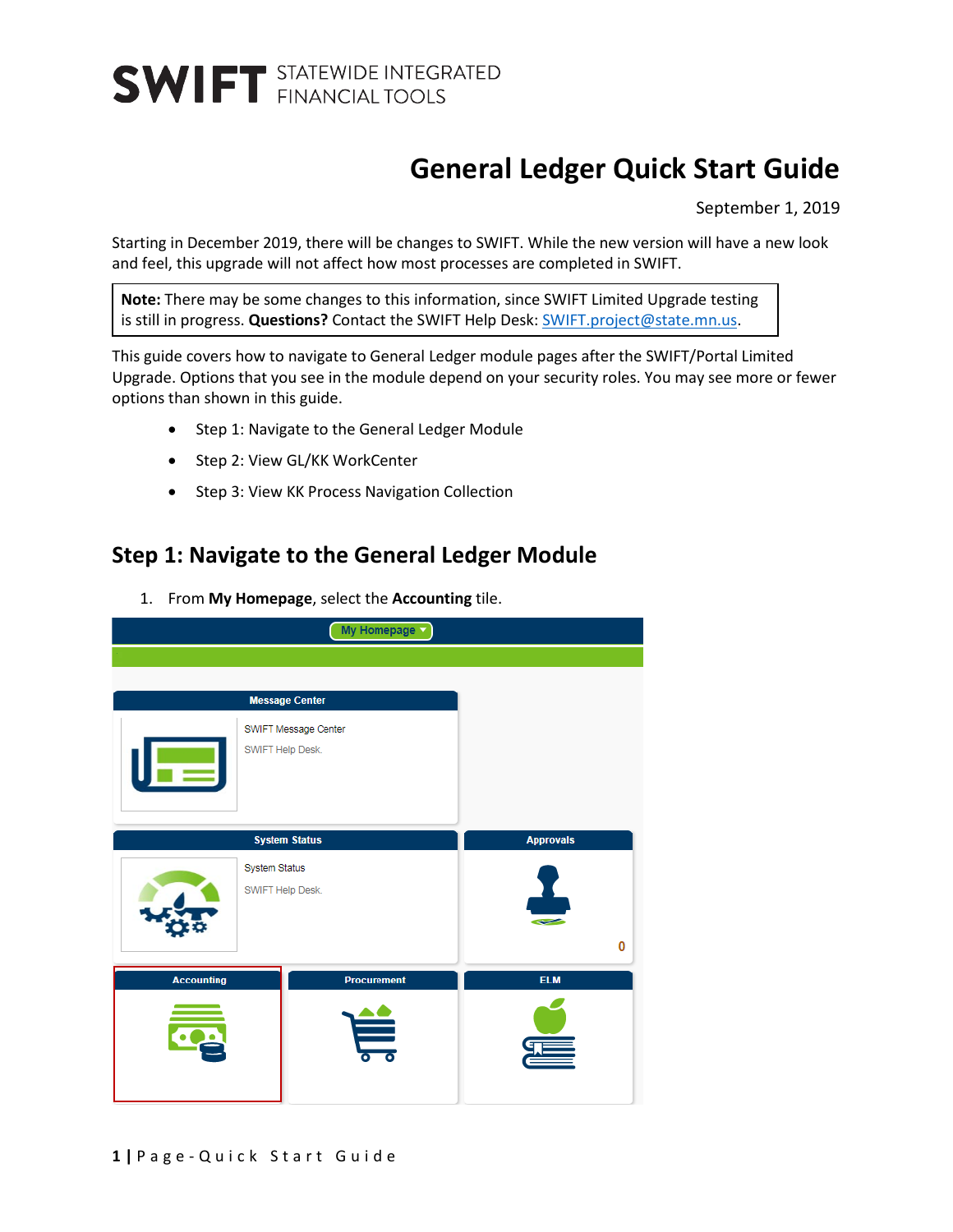

2. On the *Accounting* page, select the **General Ledger** tile.

| <b>MI</b> MINNESOTA                  |                                 | Accounting v                | $\blacksquare$<br>$ \mathsf{Q} $<br>$ \nabla $<br>合 |
|--------------------------------------|---------------------------------|-----------------------------|-----------------------------------------------------|
| Welcome to the Administrative Portal |                                 |                             |                                                     |
| <b>Accounts Payable</b>              | <b>Accounts Receivable</b><br>₿ | <b>Banking</b>              | <b>Billing</b><br><b>INVOICE</b>                    |
| <b>Commitment Control</b>            | <b>Customer Contracts</b>       | <b>General Ledger</b><br>सा | <b>Grants Management</b>                            |
| <b>Project Costing</b>               | <b>Supplier</b>                 |                             |                                                     |

#### **Step 2: View the GL/KK WorkCenter**

The GL/KK WorkCenter provides a centralized place where you can access frequently used pages, queries, processes, and reports.

**Note**: The General Ledger and Commitment Control modules share a WorkCenter.

1. Click on the **GL/KK WorkCenter** tile.

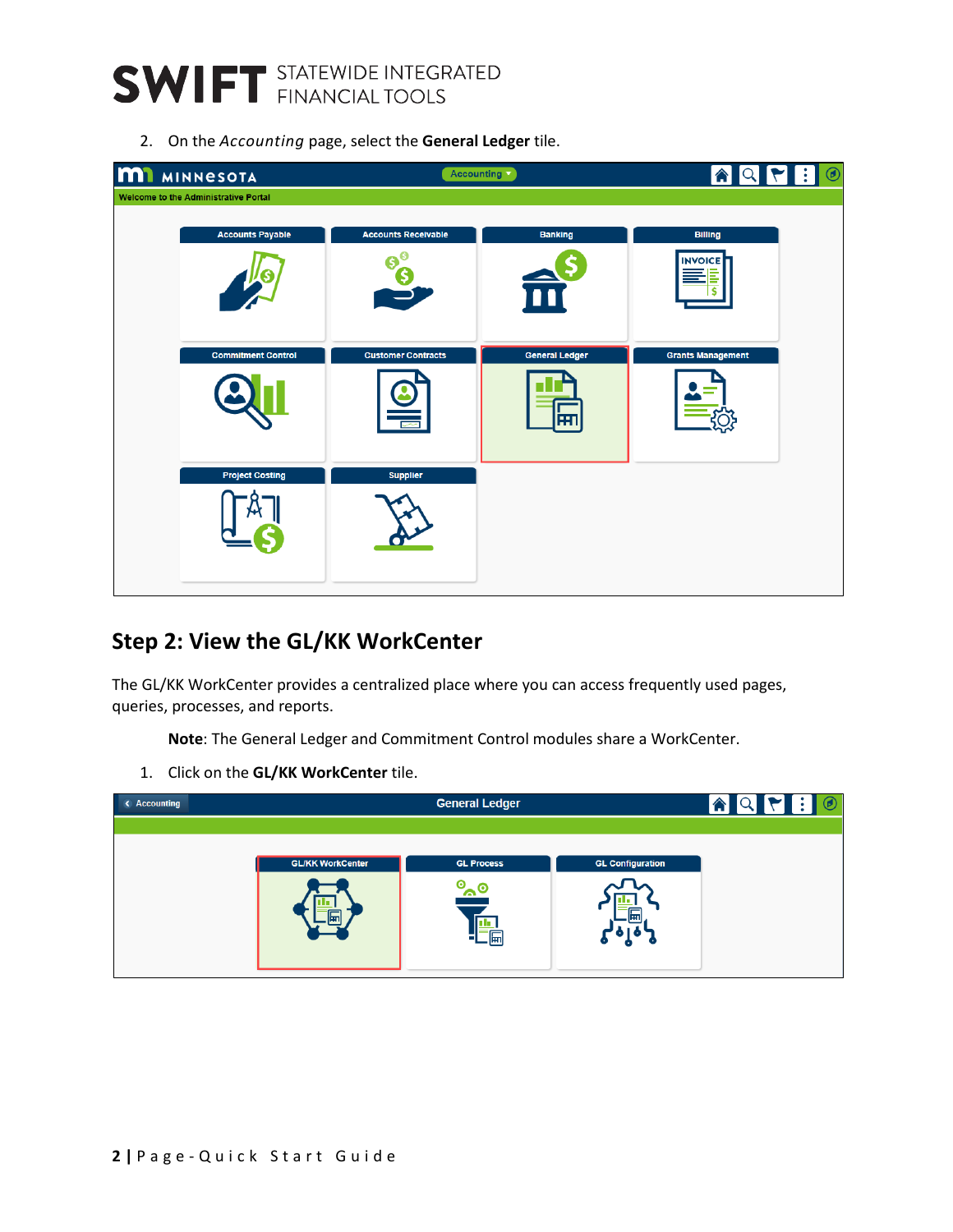## **SWIFT** STATEWIDE INTEGRATED

2. By default, the WorkCenter displays the *Appropriation Overview* inquiry in the **Work Area** on the right side of page.

| <b>Commitment Control</b> |              |                               | <b>Appropriation Overview</b>        |                                                                                               |          |            | $\omega$   |
|---------------------------|--------------|-------------------------------|--------------------------------------|-----------------------------------------------------------------------------------------------|----------|------------|------------|
|                           |              |                               |                                      |                                                                                               |          |            | Need Help? |
| <b>Scope</b>              | ۰            |                               |                                      |                                                                                               | Print    | New Window | Help       |
| Left Menu                 |              | <b>Appropriation Overview</b> |                                      |                                                                                               |          | QRG's      |            |
|                           |              |                               |                                      | Enter any information you have and click Search. Leave fields blank for a list of all values. |          |            |            |
| My Work                   |              | <b>Find an Existing Value</b> |                                      |                                                                                               |          |            |            |
| <b>Manage KK Journals</b> | $\check{ }$  |                               |                                      | <b>Work Area</b>                                                                              |          |            |            |
| <b>Manage GL Journals</b> | $\check{ }$  | ▼ Search Criteria             |                                      |                                                                                               |          |            |            |
|                           |              | <b>Business Unit</b>          | $\equiv$ $\sim$                      | <b>MN001</b>                                                                                  | $\alpha$ |            |            |
| <b>Example</b>            |              | <b>Ledger Group</b>           | $\equiv$ $\sim$                      | <b>KK_APPROP</b>                                                                              | Q        |            |            |
| <b>KK Links</b>           |              | <b>Budget Period</b>          | begins with $\vert \mathbf{v} \vert$ |                                                                                               | Q        |            |            |
| <b>GL Links</b>           | $\checkmark$ | <b>Fund Code</b>              | begins with $\vert \mathbf{v} \vert$ |                                                                                               | $\alpha$ |            |            |
| ← Queries                 |              | Hide menu<br>F                | begins with $\overline{\mathsf{v}}$  |                                                                                               | Q        |            |            |
| <b>My Queries</b>         | ↘            | <b>Appropriation ID (CF3)</b> | begins with $\overline{\mathsf{v}}$  |                                                                                               | Q        |            |            |
|                           |              |                               |                                      |                                                                                               |          |            |            |
| Reports/Processes         |              | Search<br>Clear               | <b>Basic Search</b>                  | Save Search Criteria                                                                          |          |            |            |
| <b>My Reports</b>         | $\checkmark$ |                               |                                      |                                                                                               |          |            |            |
| <b>Monitor</b>            | ◡            |                               |                                      |                                                                                               |          |            |            |

- Expand the drop-downs in the **Left Menu** to select WorkCenter options.
- Click on the **Hide Menu** button to hide the **Left Menu**.
- Select the **Need Help?** button to access SWIFT QRG's and Help Desk contact information (top right of page).
- 3. The **Left Menu** includes the **My Work**, **Links**, **Queries**, and **Reports/Processes** sections with the folders and pages described below.

| <b>Left Menu Section</b> | <b>Description of Folders and Pages</b>                                                                                                           |  |  |
|--------------------------|---------------------------------------------------------------------------------------------------------------------------------------------------|--|--|
| <b>My Work</b>           | View Journal posting information. Folders and pages include:                                                                                      |  |  |
|                          | Manage KK Journals: KK Journals Not Ready to Post and Ready to Post.                                                                              |  |  |
|                          | Manage GL Journals: GL Journals Not Ready to Post and Ready to Post.<br>٠                                                                         |  |  |
| Links                    | Access commonly used pages. Folders and pages include:                                                                                            |  |  |
|                          | KK Links: Appropriation Overview, Budget Details, Budgets Overview,<br>Enter Budget Journals, Enter Budget Transfers, and KK Exceptions<br>pages. |  |  |
|                          | GL Links: Create/Update GL Journal Entries, Import GL Journals,<br>٠<br>ChartField Values, SpeedTypes, Accounting Tags, and Tree Viewer<br>pages. |  |  |
| <b>Queries</b>           | Run frequently used queries.                                                                                                                      |  |  |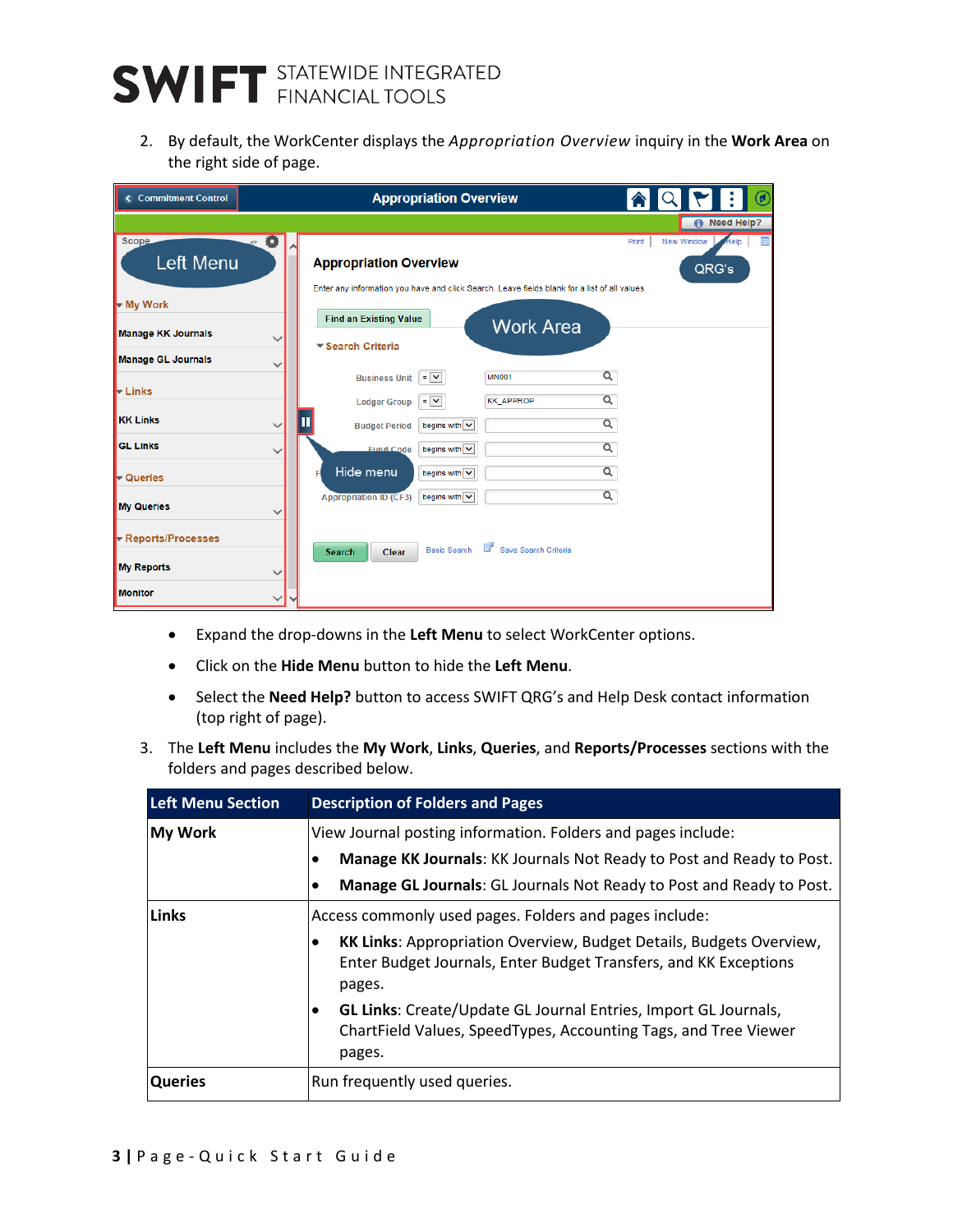### **SWIFT** STATEWIDE INTEGRATED

| <b>Left Menu Section</b> | <b>Description of Folders and Pages</b>                                                                                |  |
|--------------------------|------------------------------------------------------------------------------------------------------------------------|--|
| <b>Reports/Processes</b> | Run frequently used reports and processes. Folders and pages include:                                                  |  |
|                          | My Reports: Allotment w/in Approp, Manager's Financial, and Approp<br>Transfer Detail, and Trial Balance Report pages. |  |
|                          | Monitor: Process Monitor, Report Manager, and Query Viewer.                                                            |  |

4. To return to the *General Ledger* homepage, click on the **<General Ledger** back button on the top-left of page.

### **Step 3: View the GL Process Navigation Collection**

You can also work in navigation collections that bring together related tasks, activities, and processes.

1. For example, select the **GL Process** navigation collection tile.



2. Navigation collections also have a **Work Area** on the right and the **Left Menu**. You'll click on the drop-down arrows in the **Left Menu** to expand the menu of options. The *Create/Update Journal Entries* page displays by default.

| General Ledger                                      | <b>GL Process</b>                                                         | $\circledcirc$          |
|-----------------------------------------------------|---------------------------------------------------------------------------|-------------------------|
| Left Menu                                           |                                                                           | <b>A</b> Need Help?     |
| <b>GL Journals</b><br>$\widehat{\phantom{a}}$       | <b>Create/Update Journal Entries</b>                                      | New Window<br>亩<br>Pris |
| <b>Create/Update Journal Entries</b>                |                                                                           | QRG's                   |
| Copy Journals                                       | <b>Add a New Value</b><br><b>Find an Existing Value</b><br>Keyword Search |                         |
| <b>Import GL Journals</b>                           | $\alpha$<br>Business Unit G1001                                           |                         |
| Post Journals                                       | Journal ID NEXT                                                           |                         |
| <b>Mass Delete Journals</b>                         | 圓<br>Ш<br>Journal Date 07/11/2019                                         |                         |
| <b>Review Financial Information</b><br>$\checkmark$ | Hide menu                                                                 |                         |
| <b>F</b> Tree Viewer                                | A.,<br><b>Work Area</b>                                                   |                         |
| Open GL Periods<br>$\checkmark$                     |                                                                           |                         |
| Allocations<br>$\checkmark$                         | Find an Existing Value<br><b>Keyword Search</b><br>Add a New Value        |                         |